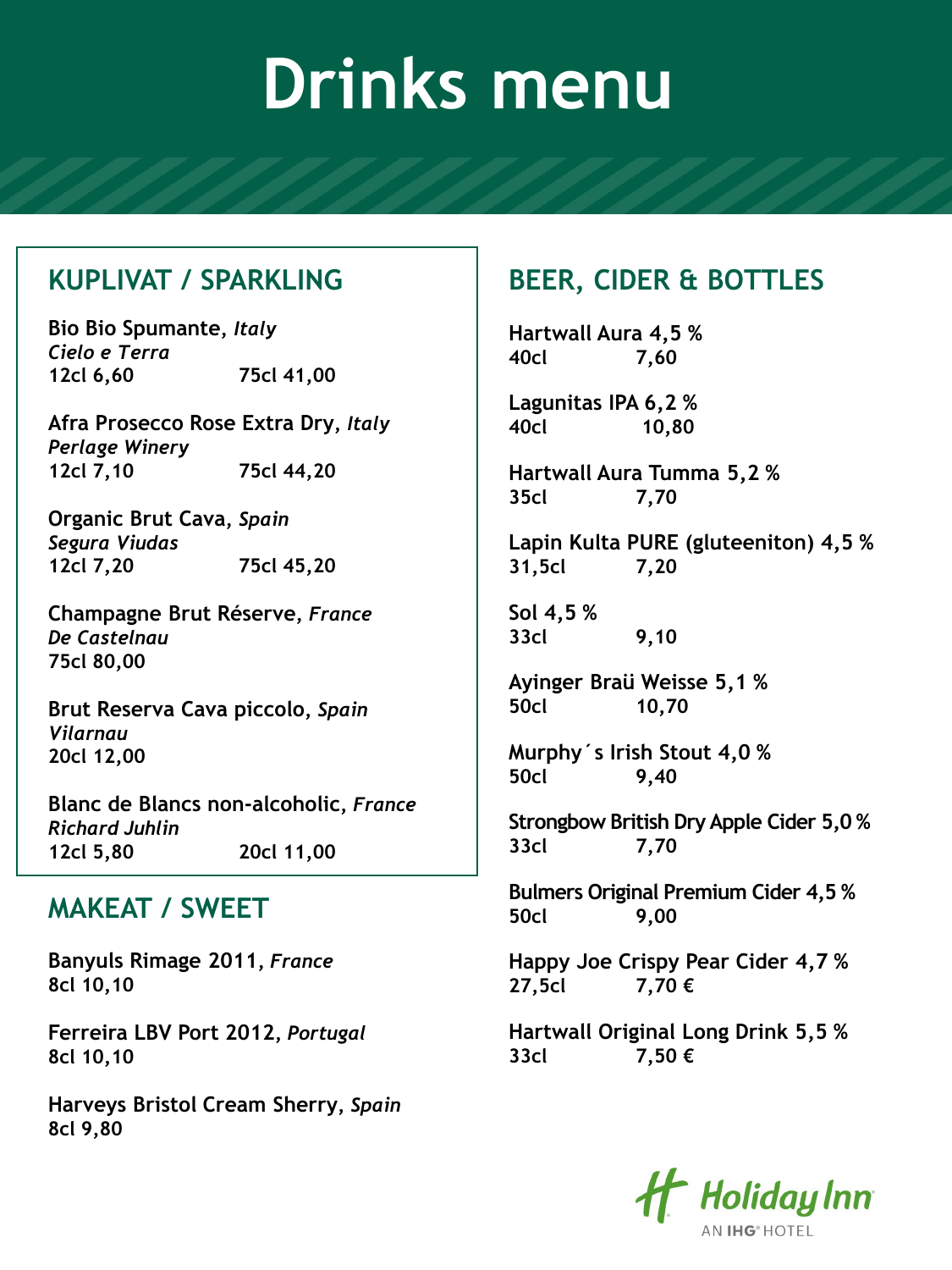#### **VALKOVIINI / WHITES**

**Bio Bio Chardonnay 2020** *Cielo e Tierra, Italy* **75cl 41,00 12cl 6,60 16cl 8,70**

**Pinot Grigio delle Venezie 2020** *Gerardo Cesari, Italy* **75cl 45,20 12cl 7,20 16cl 9,60**

**Réserve Gewurztraminer 2019** *Willm, France* **75cl 47,70 12cl 7,60 16cl 10,20**

**Sauvignon Ecologico 2020** *Menade, Spain* **75cl 57,70 12cl 9,20 16cl 12,30**

**Organic Riesling Trocken 2020** *Dreissigacker, Germany* **75cl 60,70 12cl 9,70 16cl 12,90**

**Grüner Veltliner Ried Heiligenstein 2019** *Peter Schweiger, Austria* **75cl 63,70 12cl 10,20 16cl 13,60**

**Chablis 1er Cru "Les Vaudevey" 2013** *Domaine de la Roche, France* **75cl 69,00**

**Natureo non-alcoholic white wine** *Torres, Spain* **37,5cl 18,00 12cl 5,80 16cl 7,70**

#### **ROSE**

**That´s Neiss Pink Riesling NV** *Neiss, Germany* **75cl 46,70 12cl 7,50 16cl 10,00**

### **PUNAVIINI / REDS**

**Bio Bio Merlot 2019** *Cielo e Tierra, Italy* **75cl 41,00 12cl 6,60 16cl 8,70**

**Brunito Toscana Rosso 2020** *Cantine Leonardo da Vinci, Italy* **75cl 44,70 12cl 7,20 16cl 9,50**

**Coragem Touriga National 2018** *Vidigal Wines, Portugal* **75cl 48,20 12cl 7,70 16cl 10,30**

**Generación 76 Organic Tempranillo 2019** *Bodegas Tempore, Spain* **75cl 48,70 12cl 7,80 16cl 10,40**

**Barrel Monkeys 2016** *Red Heads, Australia* **75cl 50,70 12cl 8,10 16cl 10,80**

**Couvent des Jacobins Pinot Noir 2019** *Louis Jadot, France* **75cl 56,70 12cl 9,10 16cl 12,10**

**Natureo non-alcoholic red wine** *Torres, Spain* **37,5cl 18,00 12cl 5,80 16cl 7,70**

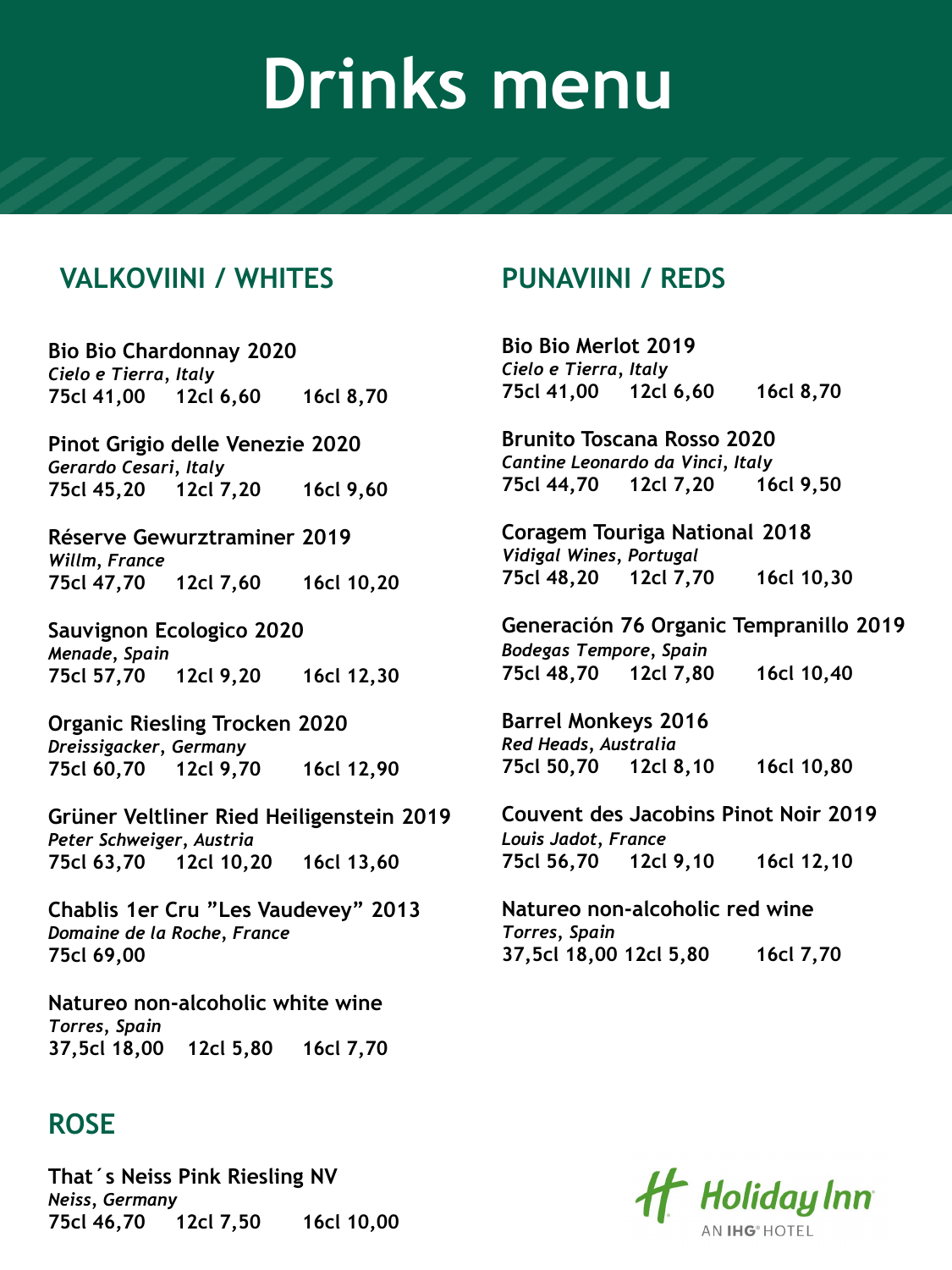### **VIRVOKKEET / SOFT DRINKS KUUMAT JUOMAT**

### **Pepsi** 50 cl **4,70 Pepsi Max** 50 cl **4,70 Jaffa** 50 cl **4,70 Ginger Ale** 33 cl **5,30 Red Soda** 33 cl **5,30 Fever Tree Premium Indian Tonic** 20 cl **5,30 Red Bull** 25 cl **5,70 Heineken 0,0 %** 33 cl **6,00 Novelle Kivennäisvesi** 50 cl **4,90 Novelle Citronelle** 50 cl **4,90 Pago Premium Appelsiinimehu** 20 cl **4,00 Pago Premium Omenamehu** 20 cl **4,00 Eila Latte Cocolate drink** 25cl **2,70**

### **HOT DRINKS**

| Americano                | 3,50      |
|--------------------------|-----------|
| Tee/Tea                  | 2,60/3,20 |
| Kaakao/Hot chocolate     | 4,00      |
| <b>Espresso</b>          | 3,50      |
| <b>Espresso Doppio</b>   | 5,00      |
| Cappucino                | 4,20      |
| Café Latte               | 4,30      |
| <b>Espresso Machiato</b> | 4,60      |